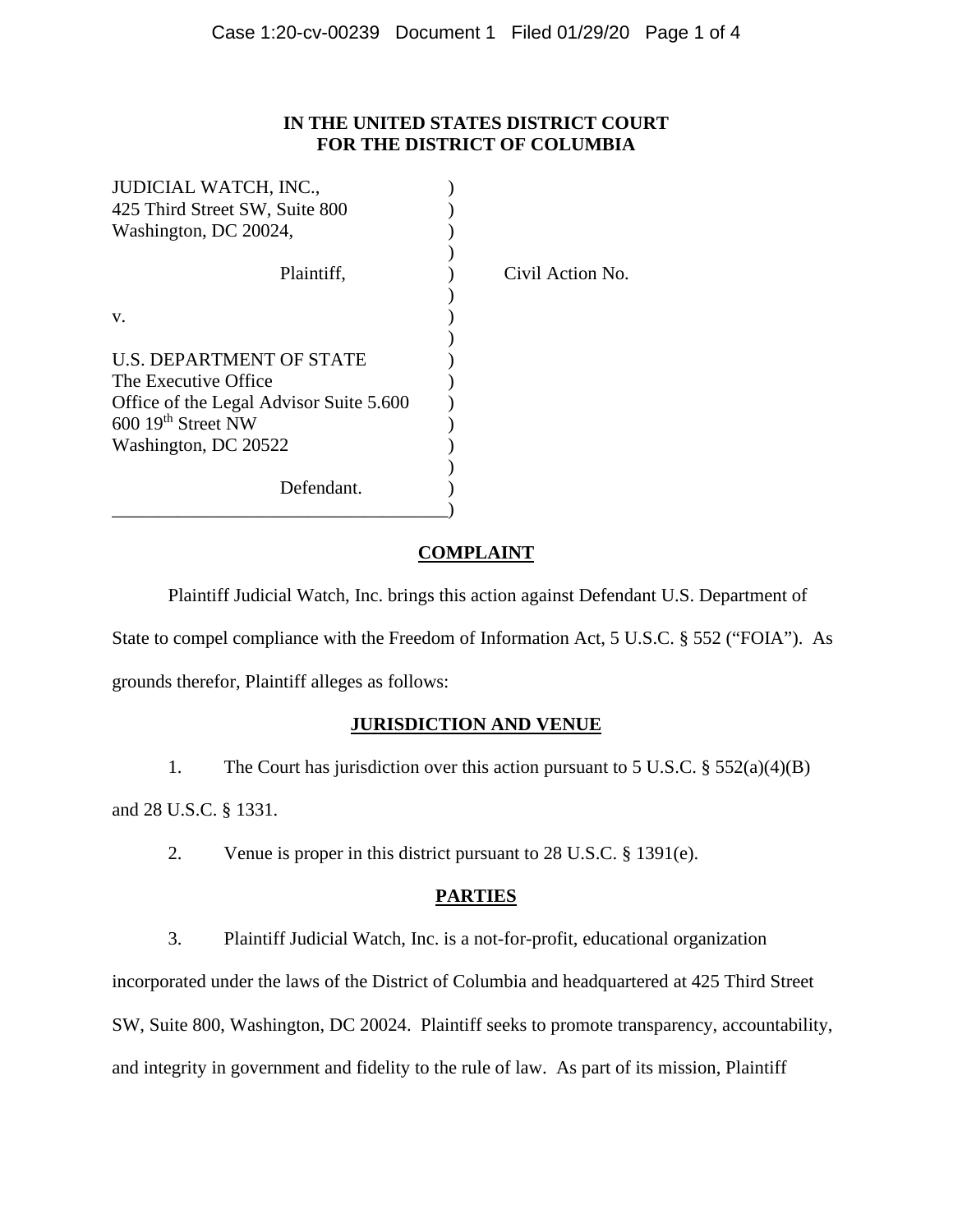regularly requests records from federal agencies pursuant to FOIA. Plaintiff analyzes the

responses and disseminates its findings and the requested records to the American public to

inform them about "what their government is up to."

4. Defendant U.S. Department of State is an agency of the U.S. Government and is

headquartered at 2201 C Street, NW, Washington, DC 20520. Defendant has possession,

custody, and control of public records to which Plaintiff seeks access.

# **STATEMENT OF FACTS**

5. On November 20, 2019, Plaintiff sent a FOIA request to Defendant seeking

access to the following:

- 1) Any and all records regarding, concerning, or related to the January 19, 2016 meeting at [the] White House that included State Department Resident Legal Advisor in Ukraine Jeff Cole and U.S. Embassy Kyiv employee Svitlana Pardus. This request includes, but is not limited to, any and all notes, briefing materials, reports, summaries, or similar records created in preparation for, during, and/or pursuant to the meeting. It is specifically requested that the search for potentially responsive records include, but not be limited to, any and all records management systems utilized by State Department officials and other employees at the U.S. Embassy Kyiv.
- 2) Any and all records of communication between State Department Resident Legal Advisor Jeff Cole and National Security Council staffer Eric Ciaramella.
- 3) Any and all records of communication between U.S. Embassy Kyiv employee Svitlana Pardus and National Security Council staffer Eric Ciaramella.
- 4) Any and all emails sent by or addressed to State Department Resident Legal Advisor Jeff Cole and/or U.S. Embassy Kyiv employee Svitlana Pardus between January 10, 2016 and January 30, 2016.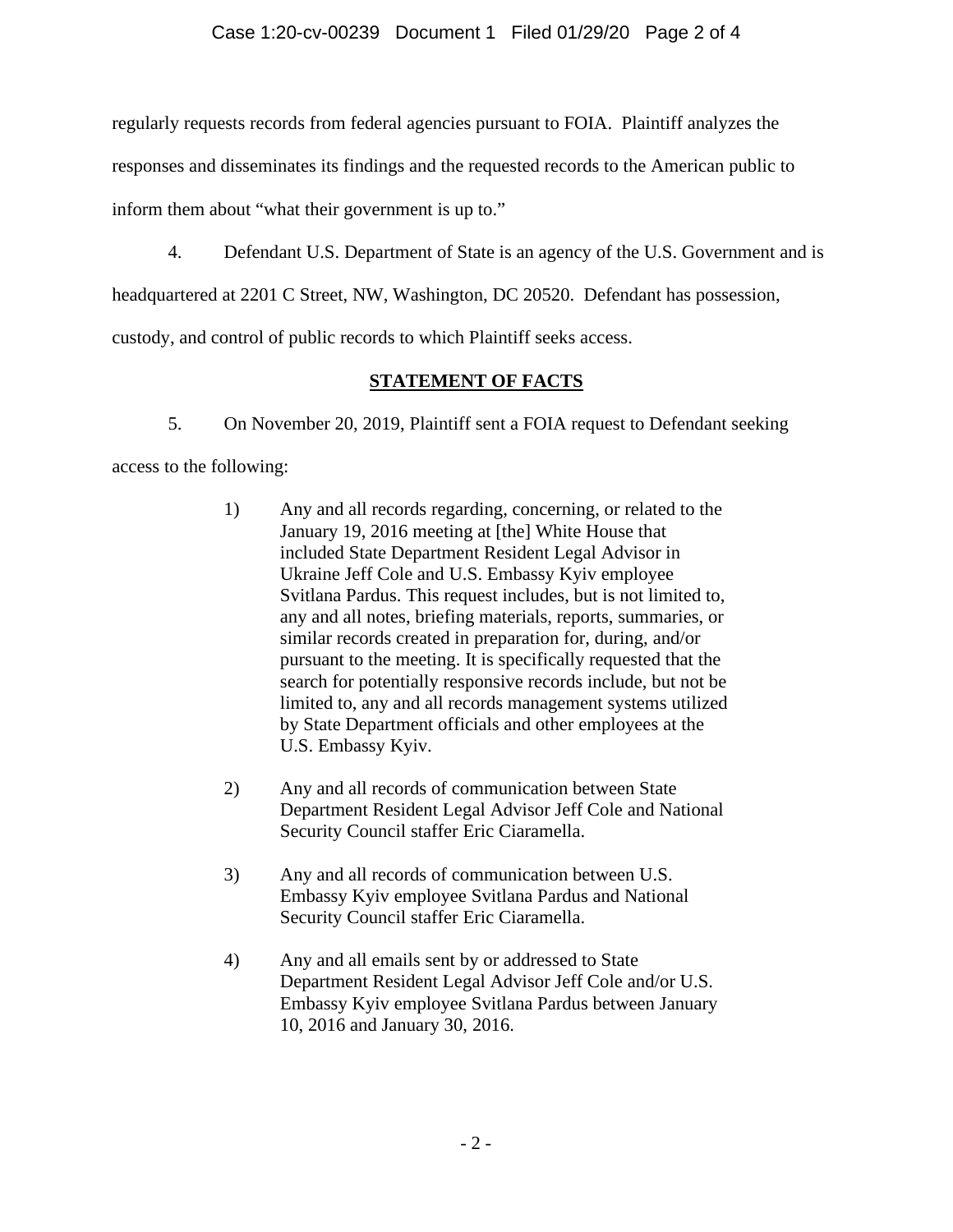#### Case 1:20-cv-00239 Document 1 Filed 01/29/20 Page 3 of 4

6. The request was submitted electronically to the component of Defendant designated to receive FOIA requests.

7. That same day, Plaintiff received an email from Defendant acknowledging receipt of the request. No other information was provided.

8. On January 26, 2020, Plaintiff received a second email from Defendant again acknowledging receipt of the request, but confirming that Defendant received the request on November 20, 2020.

9. As of the date of this Complaint, Defendant has not: (i) produced the requested records or demonstrated that the requested records are lawfully exempt from production; (ii) notified Plaintiff of the scope of any responsive records they intend to produce or withhold and the reasons for any withholdings; or (iii) informed Plaintiff that it may appeal any adequately specific, adverse determination.

## **COUNT I (Violation of FOIA, 5 U.S.C. § 552)**

10. Plaintiff realleges paragraphs 1 through 9 as if fully stated herein.

11. Defendant is in violation of FOIA.

12. Plaintiff is being irreparably harmed by Defendant's violation of FOIA, and Plaintiff will continue to be irreparably harmed unless Defendant is compelled to comply with the law.

13. Plaintiff has no adequate remedy at law.

14. To trigger FOIA's administrative exhaustion requirement, Defendant was required to make a final determination on Plaintiff's request by January 6, 2020 at the latest.